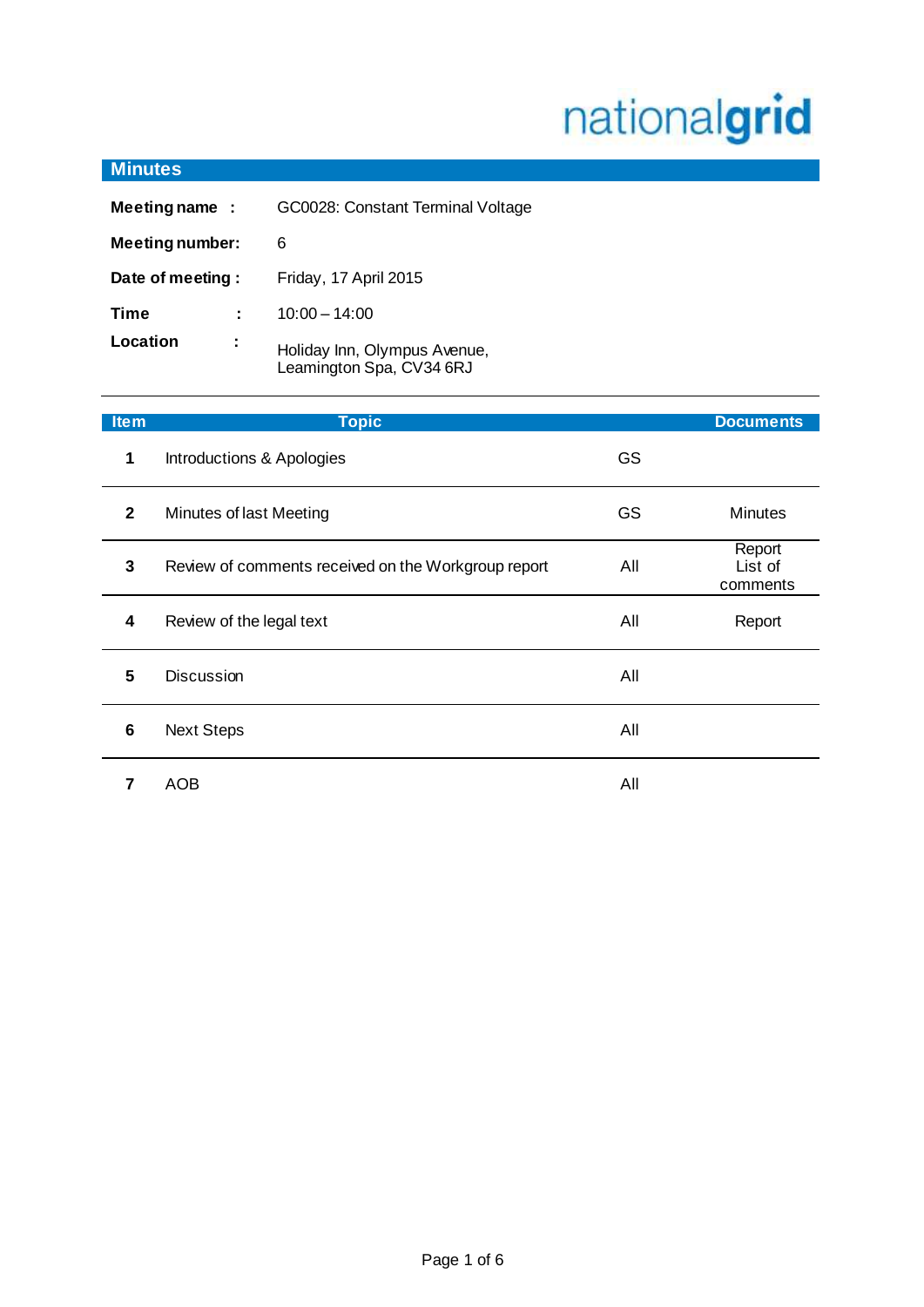| <b>Attendees</b>           |                 |                                       |
|----------------------------|-----------------|---------------------------------------|
| Name                       | <b>Initials</b> | Company                               |
| Graham Stein               | GS              | National Grid (Chair)                 |
| <b>Bieshoy Awad</b>        | BA              | <b>National Grid</b>                  |
| Antony Johnson             | AJ              | <b>National Grid</b>                  |
| <b>Franklin Rodrick</b>    | FR.             | Tech Sec                              |
| John Norbury               | JN              | <b>RWE</b>                            |
| Philip Belben              | <b>PB</b>       | Horizon Nuclear Power                 |
| Hervé Meljac               | HM              | <b>EDF Energy</b>                     |
| Steijn Cole (by Telephone) | <b>SC</b>       |                                       |
|                            |                 | <b>Tractebel Engineering</b>          |
|                            |                 |                                       |
| <b>Apologies</b>           |                 |                                       |
| <b>Name</b>                | <b>Initials</b> | Company                               |
| Mike Wynd                  | <b>MW</b>       | <b>Scottish Power</b>                 |
| Fraser Richardson          | FR.             | <b>Scottish Power</b>                 |
| Lorna Short                | LS.             | <b>RWE</b>                            |
| Touleng Lochungw           | TL              | Nugen                                 |
| Pierre Josz                | PJ              |                                       |
| Julian Wayne               | JW              | <b>Tractebel Engineering</b><br>Ofgem |
| Paul Newton                | PN              | EON                                   |
| Karim Karoui               | KK              | <b>Tractebel Engineering</b>          |

# **List of Workgroup Comments for discussion**

- 1. Implementation date
- 2. Operational metering
- 3. Submission of additional data
- 4. Reference to large nuclear plants
- 5. Reference to safety case
- 6. Reference to Compliance Process
- 7. Implications on positive and negative ceiling voltages
- 8. Diagrams
	- a. AVR response times
	- b. Reactive power diagrams (MVAr vs P/Q)
	- c. Examples with 120tap OLTC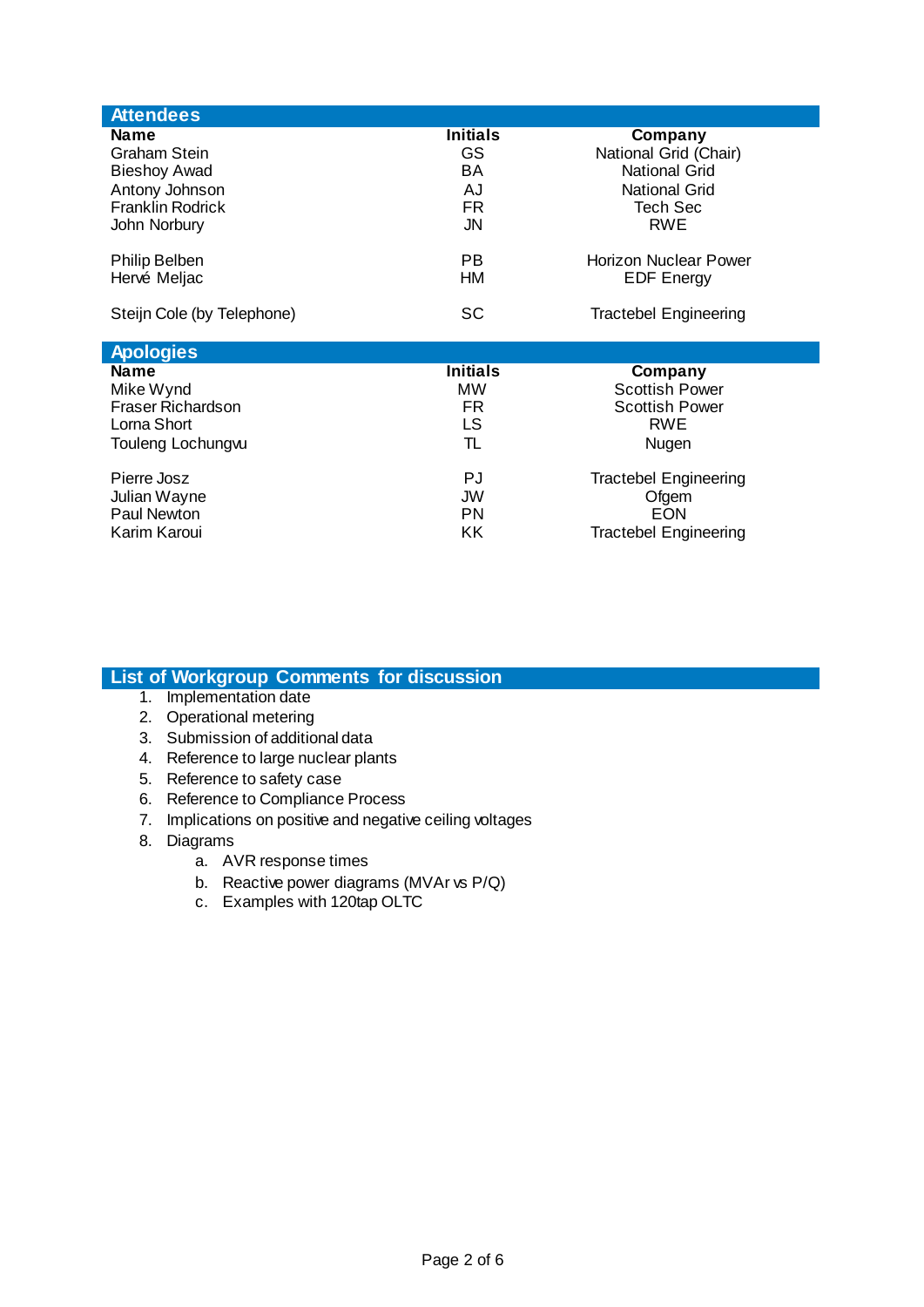- 1. GS welcomed everyone to the meeting and the attendants introduced themselves. GS explained that the purpose of the meeting was to comment on the workgroup report before submission to the May GCRP.
- 2. BA explained that the comments were used to make changes to the report but not all comments were addressed. JN added he has some comments but most of them are addressed.
- 3. BA highlighted that the majority of comments were addressed but there were a number of more complex issues which required discussion during the meeting and were included on the agenda.

# **Minutes of last meeting**

4. Minutes and actions discussed from the previous meeting were discussed. No comments were received and the minutes from the previous meeting were accepted as true and accurate.

## **Workgroup Report**

# *Implementation Date*

- 5. BA highlighted that the date of implementation was intended to be 2017 to allow the assessment of impact on NGET's load flow algorithms and the implementation of any new algorithms. However, as it is thought that, as not all Generators will adopt the new methodology, there implementation date can be brought forward.
- 6. JN commented that he was pleased with the new methodology but was concerned that there was no mechanism for a change to an existing Bilateral Agreement. He expressed concern that where there was a need to change the Bilateral Agreement, a modification may be required which could trigger a an unnecessary fee. He suggested one solution to this could be through a process similar to that adopted for Appendix C of the Bilateral Connection Agreement.
- 7. HM highlighted that if a generator agrees to satisfy the Grid Code requirements through a combination of the generator transformer tap range and adjustment in the terminal voltage , then they should provide additional signals to NGET. HM added that a discussion would be useful to see what additional signals are required.
- 8. HM said the advantage of writing the requirements in the Grid Code is that it gives better transparency. If the requirements are written in individual Bilateral Connection Agreements then it would not highlight whether NGET is applying the same approach for all the generators. AJ said once the code modification goes through then the templates would also need to be updated.
- 9. JN highlighted that once the Grid Code change take place, the basis of derogations would need to be reviewed. AJ added that if the generator is already satisfying the Grid Code requirements by adjustment of the Generating Unit terminal voltage then it will not require a derogation.
- 10. BA highlighted that a number of Scottish generators currently don't comply with the Grid Code but things would improve once the change has been made to the Grid Code.
- 11. JN said NGET needs to do some work on how they would receive these additional signals from the generators and how it will be used.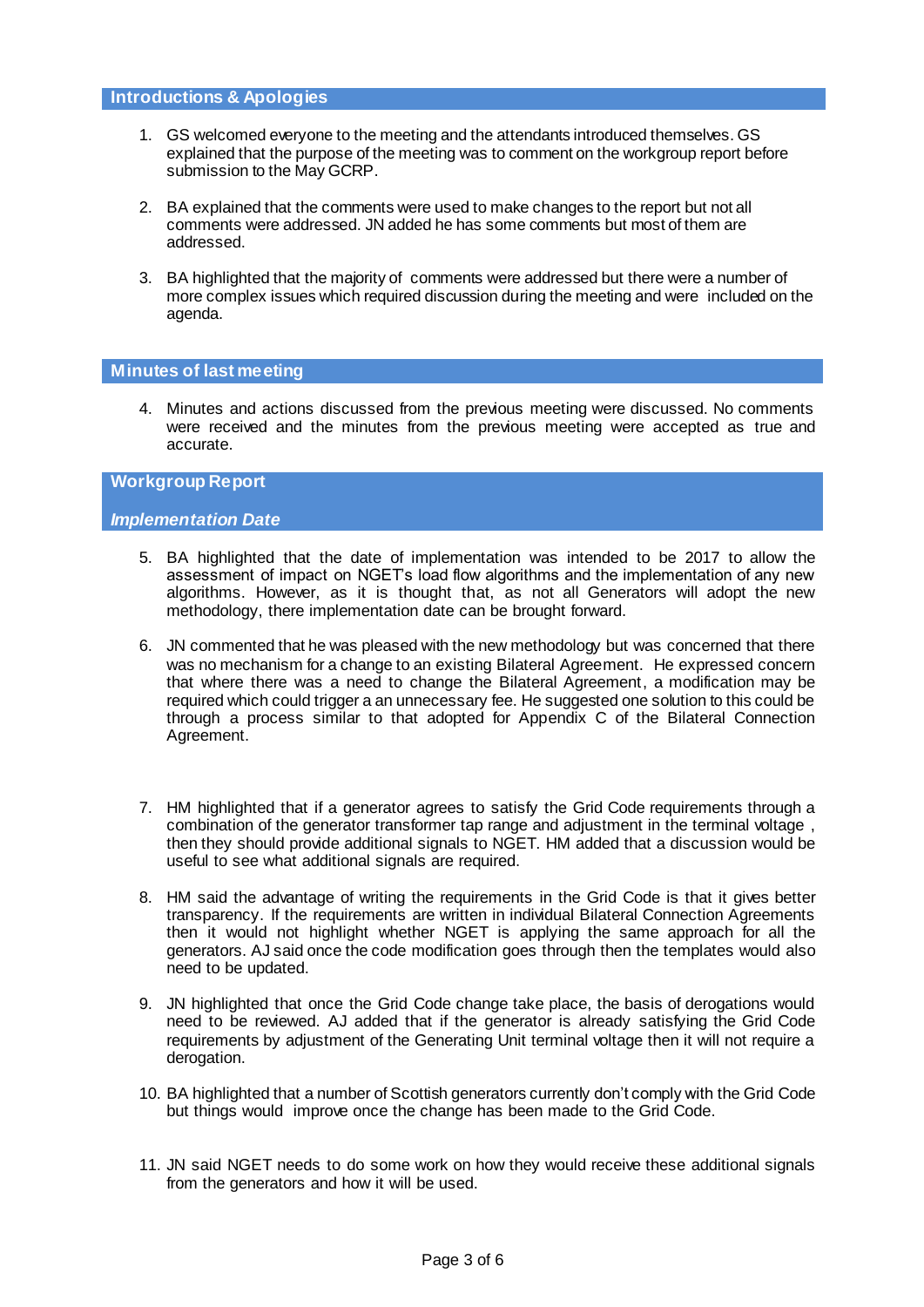- 12. BA highlighted that for this modification to work NGET would require Generator Terminal Voltage as an additional operational metering signal. He added that this would be necessary both to assist Control Engineers at the Electricity National Control Centre (ENCC) but also as an input to the State Estimator.
- 13. HM highlighted that if the terminal voltage is defined then it there is a cost on the generator although it makes it easier for NGET. He added that NGET should not be worried about what happens on the LV side of the transformer. AJ added that it's operationally easier if NGET have the terminal voltage. He added that for new generators the cost of providing Generating Unit Terminal voltage amongst the other operational metering signals (eg MW, MVAr, HV Voltage and breaker status etc) would be insignificant, however for existing stations then there would be a cost.

#### **Action: AJ/BA to clarify what the operational metering costs would be on different parties as a result of these changes.**

- 14. PB questioned why NGET needs the provision of a Generating Unit Terminal voltage signal s when NGET can calculate the signal for themselves. AJ advised that whilst this is possible it makes the process more complex and less accurate.
- 15. JN questioned the criticality of NGET requiring a Generating Unit terminal voltage. He also questioned whether NGET use the signal when there's only a small deviation from 1.0p.u BA said that at present it's assumed that generators are working at 1p.u..

#### **Action: NGET to identify whether the signal is required or not.**

- 16. PB said the cost is not for new plants but it's for existing plants. BA said if the plant is compliant at the moment then there is no cost but if it's working under a derogation then there may be a cost if the new methodology has been adopted.
- 17. GS highlighted that if existing generators decide to follow the new methodology then they will have to provide the additional operational metering signals required.. HM said that there should be an indication of the cost implications of this new signal.
- 18. AJ noted that for the majority of generators they should have access to the generating unit terminal voltage. However he went on to advise that the cost would be how this signal could be provided to NGET and the consequential database changes that may be required. JN said it is a reasonable expectation from NGET to be asking for this signal if the Grid Code is being amended to permit variation in Generating Unit terminal voltage.

#### **Action: AJ to speak to design assurance to find out the cost of the signal to include in the report.**

## *Submission of additional data*

- 19. BA advised that the additional data requirements were not included in the first draft of the workgroup report but had been included in draft 2 of the workgroup report.
- 20. BA highlighted that the DRC will include the following additional data items:-
- 21. Rated Terminal Voltage
	- Maximum Terminal Voltage
	- terminal voltage setting step resolution
- 22. BA highlighted that it would be necessary to provide a performance chart at rated terminal voltage, maximum terminal voltage and one value between the maximum and rated values . PB questioned why NGET needs a graph between the rated and the maximum terminal voltage. HM said NGET can prepare the graphs themselves since the generators provide all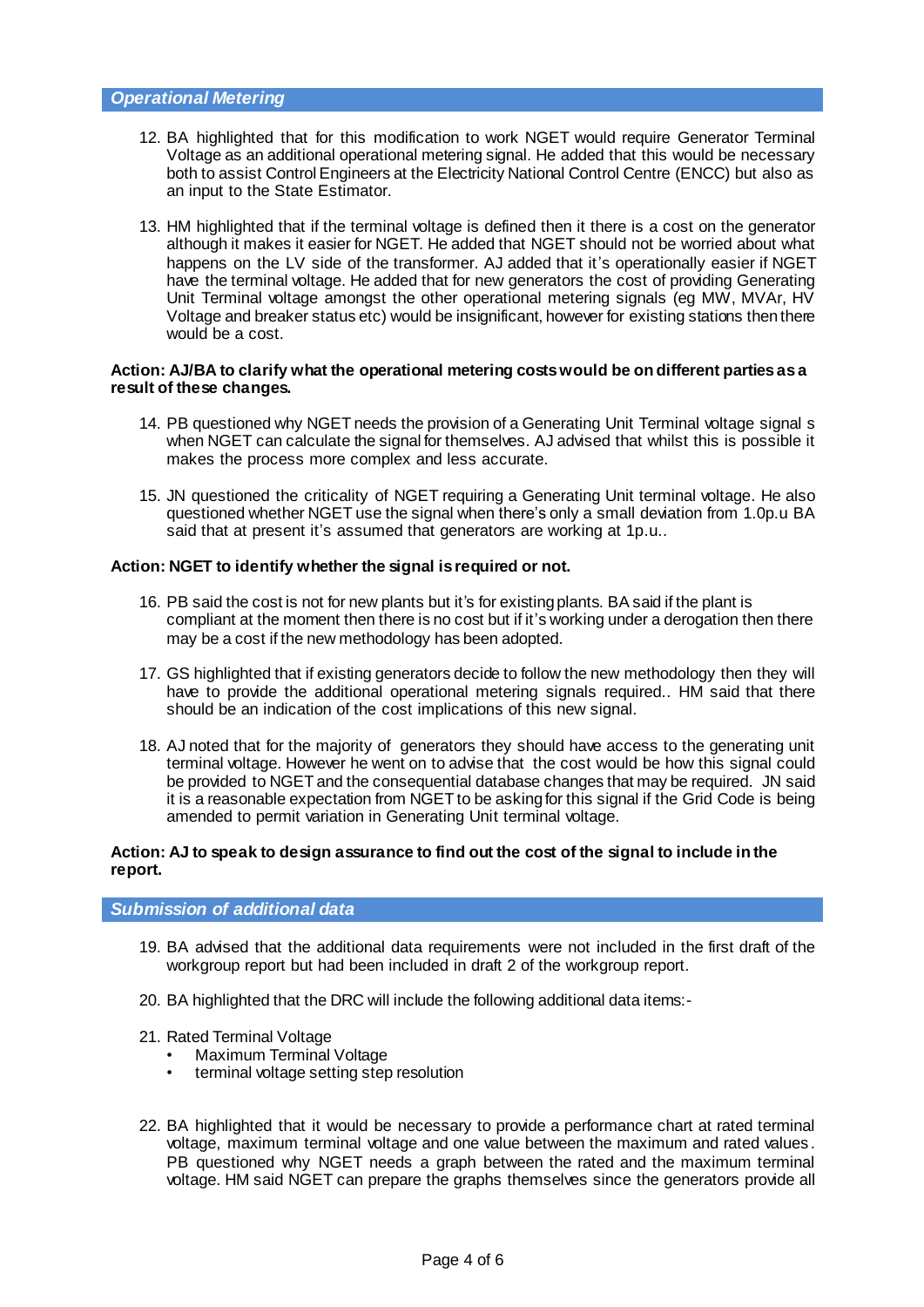the information required. A question was also raised why a performance chart was required if it was not used for operational purposes.

23. PB said that all the information is submitted by the Generator as part of the DRC so additional charts may not be needed. JN said if the data is provided by the generator then it should be the generator who provides the graphs as well. JN suggested that the charts are not used by the NGET control room in the operational environment and questioned why they are required. AJ said the data provided by the generators is used in National Grid's off-line analysis software but PB suggested that the software used by National Grid produces its own graphs based on the Generator parameters submitted.

#### **Action: AJ/BA to discuss these issues with the Generator Compliance Team to identify if the figures are required.**

#### *Reference to large nuclear plants*

- 24. BA highlighted that comments were made to remove reference to nuclear plants from the workgroup report. HM noted that the issue is not nuclear safety and the issues that arise from this workgroup are prime mover independent.
- 25. AJ added that nuclear generation was not being singled out, but it is to acknowledge that every source of generation should be covered.. GS added that a general statement on reliability and safety can be made and we should be technology neutral.
- 26. JN questioned whether there is a safety issue for nuclear generation. AJ noted that in previous meetings it was highlighted that nuclear plants will only be using proven technology and would generally not try a new technology.

## **Action: NG to re-word workgroup text regarding nuclear plants (sections 4.8, 5.10, 10.2 and 10.4).**

## *Reference to Compliance Process*

- 27. BA highlighted that the report suggests compliance studies which hasn't been discussed before. JN said it seems to imply the generator has to perform simulations for different levels of Generating Unit Terminal voltage regardless of whether or not the Generator adopts the new methodology.
- 28. BA highlighted that CP.A.6.3.2 gives Generators the flexibility to use a terminal voltage setting other than 1.0pu for the simulation studies detailed in CP.A.3.3.4 if required.
- 29. HM highlighted that the text doesn't make it clear what compliance provisions are required. If the requirements are not clear then it can have a cost implication on the generator if the connection is delayed. PB said that the generator can end up running too many load flow studies. HM said is it possible that a U/Q diagram can be provided to demonstrate compliance.
- 30. HM questioned whether the minimum short circuit level can be removed. BA highlighted that the text in BC.2.A.6 under target voltage levels specifies compliance with the requirement to achieve a target voltage level within  $+/-$  1%, hence it cannot be removed.
- 31. PB said that the wording proposed for CP.A.6.3.2 may be interpreted such that the Generator has to use the same terminal voltage setting for both simulations. Therefore the wording needs to change to clarify the proposal.
- 32. PB highlighted that Figure 15 doesn't highlight that the Generator was connected to a 400kV busbar. He also noted that the report quoted the short circuit level in kA rather than MVA which would be more useful.

#### **Action: HM/PB to review the text for CP.A.6.3.4 how it could possibly be updated.**